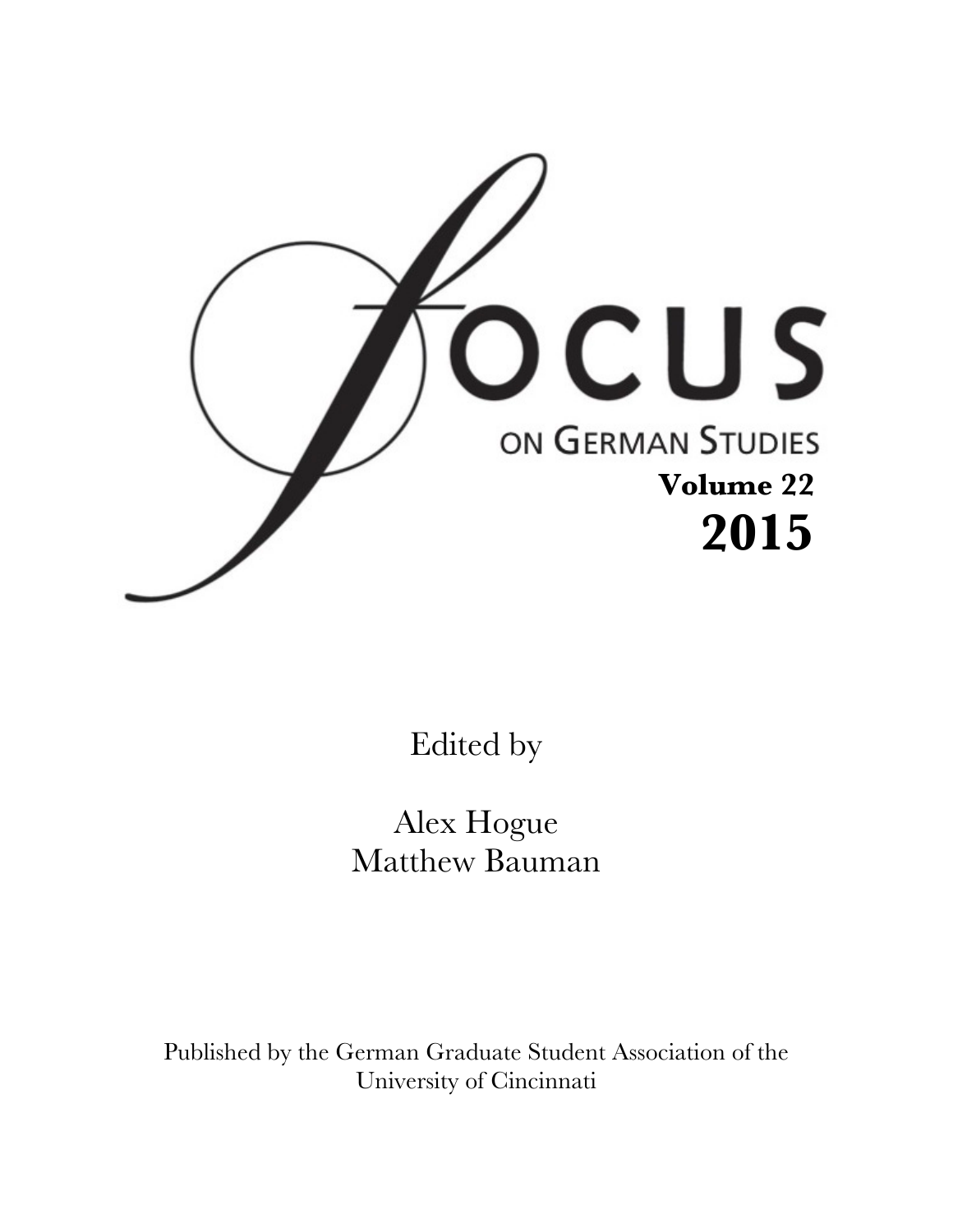## EDITOR-IN-CHIEF Alex Hogue

BOOK REVIEW EDITOR Matthew Bauman

ASSISTANT EDITOR Amanda Hatch

### COPY EDITORS

Emily Bauman, Simone Boissonneault, Ellen Chew, Anna Lea Fächner, Amanda Hatch, Maximilian Mogk, Katherine Paul, Christina Schiesler, John Shahan, Birgit Weeks, Anna Kramer, Michelle Dietz, Christina Schneider

## BOARD OF FORMER EDITORS

David N. Coury, Ph.D., University of Wisconsin – Green Bay Herman J. DeVries, Jr., Ph.D., Calvin College Britta Kallin, Ph.D., Georgia Tech J. Gregory Redding, Ph.D., Wabash College Jeffrey D. Todd, Ph.D., Texas Christian University Michael Rice, Ph.D., Middle Tennessee State University Bärbel Such, Ph.D., Ohio University Tonya Hampton, ABD, University of Cincinnati David Prickett, Ph.D., Universität Potsdam Susanne Lenné Jones, Ph.D., East Carolina University Silke Schade, Ph.D., University of Texas at San Antonio Aine Zimmerman, Ph.D., Hunter College, City University of New York Julia K. Baker, Ph.D., Tennessee Tech University Laura Vas, Ph.D., American International School of Budapest Wolfgang Lückel, Ph.D., Austin College Todd Heidt, Ph.D., Knox College Alexandra Hagen, ABD, Bradley University Marie Buesch, ABD, 1. Staatsexamen, Albert-Ludwigs-University Freiburg Joshua Arnold, ABD, Johannesschule Meppen Wesley Jackson, PhD Vanessa Plumly, PhD, SUNY New Paltz Emily Bauman, ABD, University of Cincinnati

Please send correspondence to: fogs.editor@gmail.com or *Focus on German Studies* University of Cincinnati PO Box 210372 Cincinnati, OH 45221-0372 U.S.A.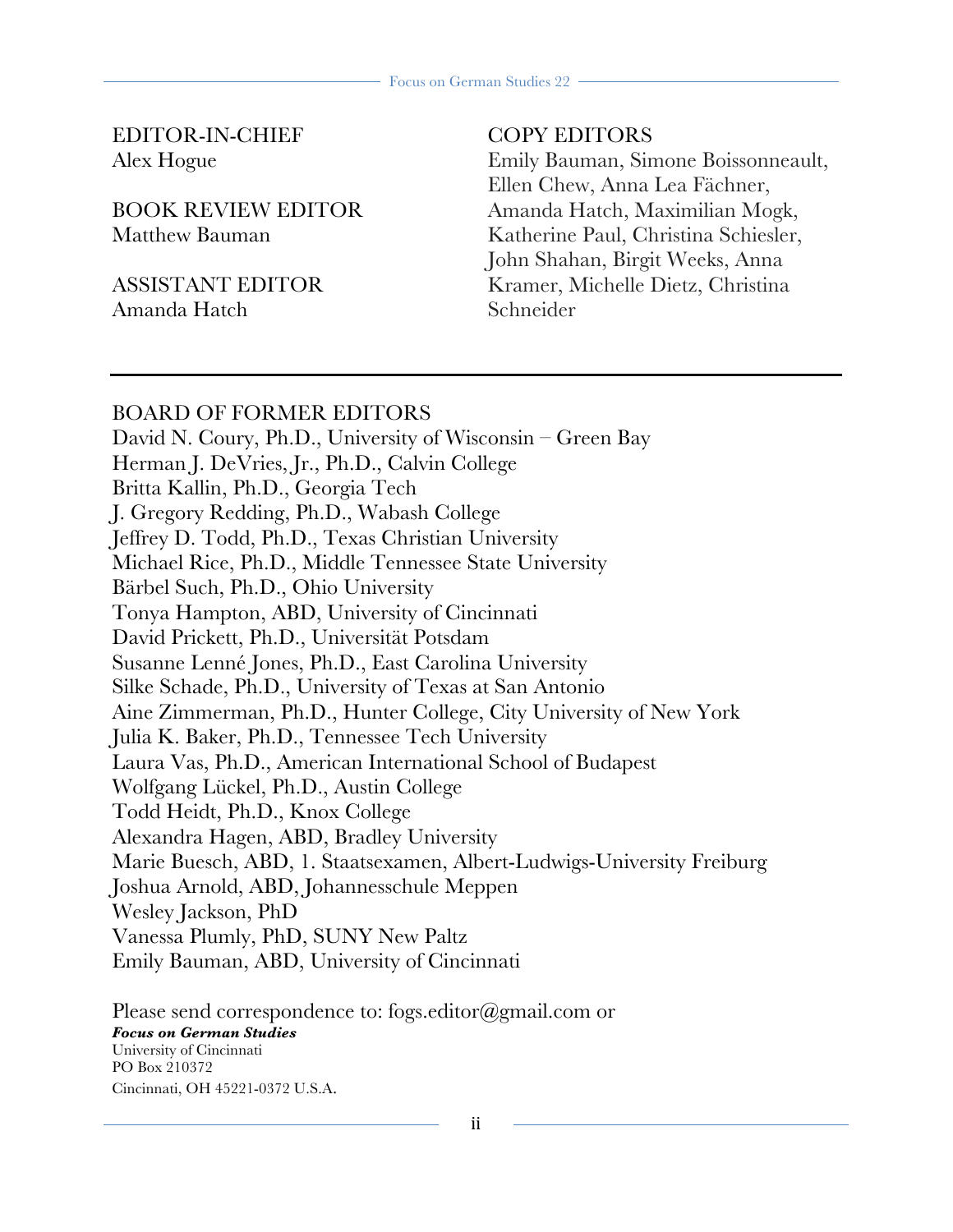# Acknowledgements

The twenty-second volume of *Focus on German Studies* was made possible by the continued support of the faculty of the University of Cincinnati Department of German Studies. Department Chair, Professor Todd Herzog and Director of Graduate Studies, Professor Tanja Nusser deserve our sincere gratitude for helping in so many ways to keep Focus in operation. We also thank the many graduate students who volunteered their time to help with this volume.

We extend our thanks to all members of our Editorial Board, Board of Reviewers and Board of Graduate Student Reviewers. Each article considered for this volume was refereed by the following area experts:

| Anne Simon, University of London               | Marion Grein, Johannes Gutenberg-Universität<br>Mainz                                                    |
|------------------------------------------------|----------------------------------------------------------------------------------------------------------|
| Chunjie Zhang, University of California, Davis | Renata Fuchs, University of Illinois                                                                     |
| Peter Becher, Adalbert Stifter Verein          | Heidi Tewarson, Oberlin College                                                                          |
| Brangwen Stone, Macquarie University           |                                                                                                          |
| Hermann Korte, Universität Siegen              | Anil Bhatti, Jawaharlal Nehru University                                                                 |
| Astrid Köhler, Queen Mary University, London   | Katharina Gerstenberger, University of Utah                                                              |
|                                                | Tabea Kretschmann, Friedrich-Alexander                                                                   |
| Debbie Pinfold, University of Bristol          | Universität Erlangen-Nürnberg                                                                            |
| Gisela Argyle, York University                 | Sigrid Köhler, Westfälische Wilhelms-Universität<br>Münster                                              |
| Kamaal Haque, Dickinson College                |                                                                                                          |
| Albrecht Klassen, University of Arizona        | Jacob Klingner, Acquisitions Editor in the<br>Department of Literary & Cultural Studies at De<br>Gruyter |

*We reserve the right to make any necessary editing changes without the express written permission of the authors.*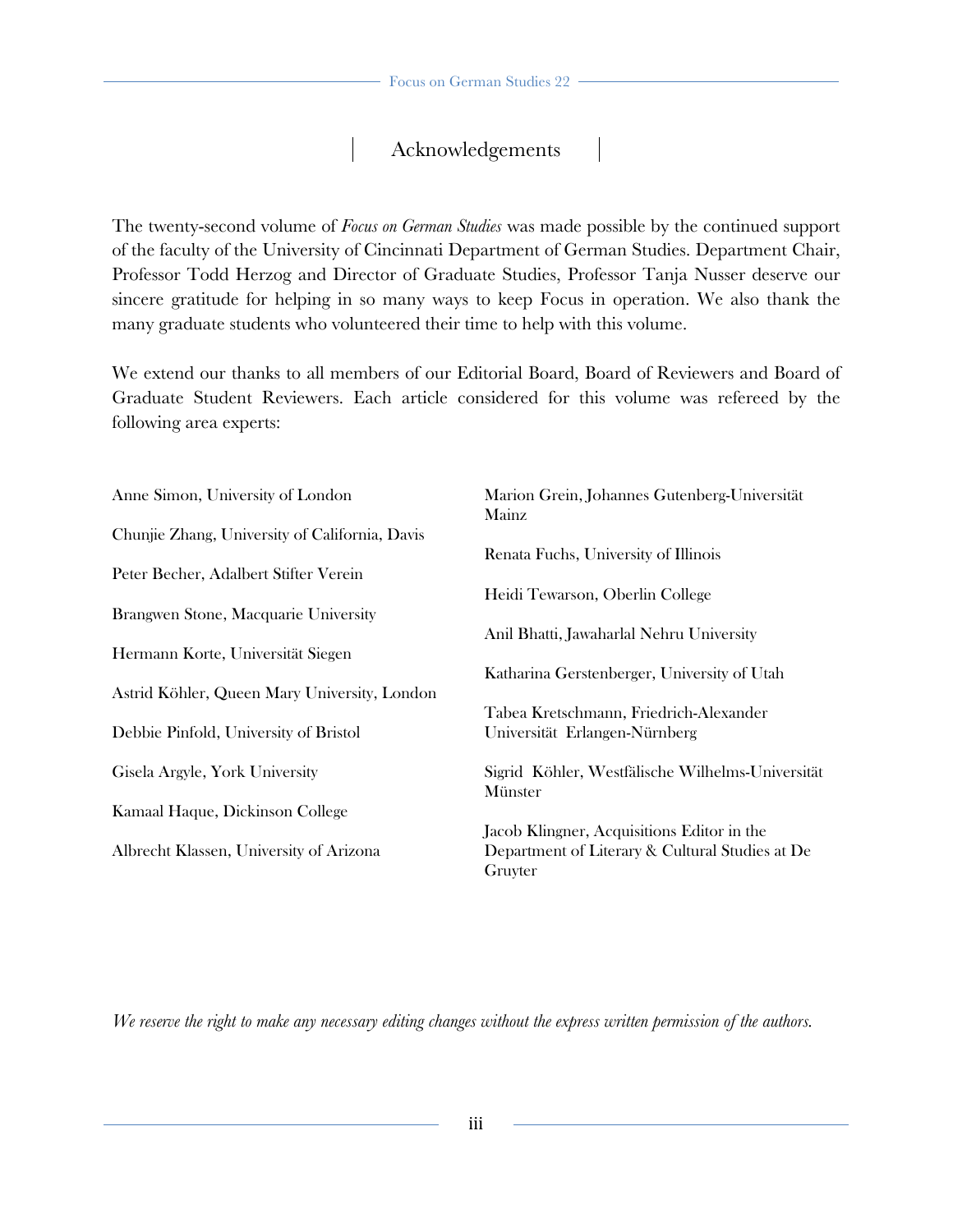# Table of Contents

#### FROM THE EDITOR vi

#### **ARTICLES**

| Johanna Kinkel's Political Art Songs as a Contribution to the Socio-Cultural Identity of the |    |
|----------------------------------------------------------------------------------------------|----|
| German Democratic Movement during the Late 1840s                                             |    |
| <b>ANJA BUNZEL</b>                                                                           |    |
|                                                                                              |    |
| Der Mythos der ungehörten Seherin in der Literatur und in der Musik: Christa Wolfs Kassandra |    |
| und Michael Jarrells Cassandre                                                               |    |
| ANNA MARIA OLIVARI                                                                           | 21 |
| Gender and Violence in a Fairy-tale World: Romanticism in Kerstin Hensel's Lärchenau         |    |
| <b>MELISSA SHEEDY</b>                                                                        | 36 |
| Emplotting the Air War: Jörg Friedrich's <i>Brandstätten</i> (2003)                          |    |
| <b>JAMIE ZELECHOWSKI</b>                                                                     | 52 |
| Intra- und intermediale Bezugnahme auf die Malerei in Adalbert Stifters Der Condor (1840)    |    |
| <b>CLAUDIA SPIRIDON</b>                                                                      | 72 |

#### **BOOK REVIEWS**

#### THOMAS BILDA

*Figurationen des 'ganzen Menschen' in der erzählenden Literature der Moderne. Jean Paul-Theodor Storm-Elias Canetti* 84

THOMAS BRUSSIG *Das gibts in keinem Russenfilm* 86

JÖRG BUTTGEREIT<br>Captain Berlin #1-3

iv

*Captain Berlin #1-3* 88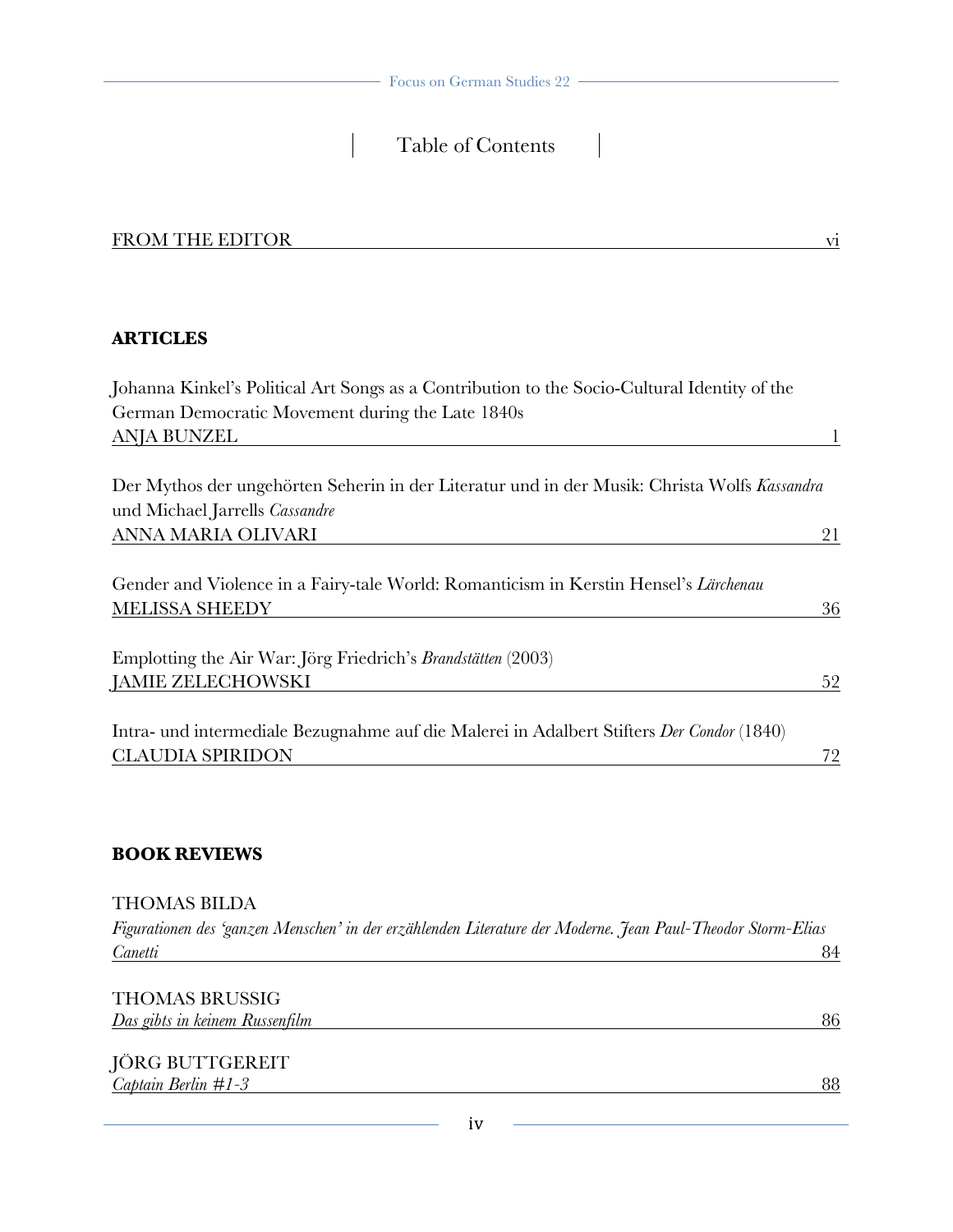| VIVIANA CHILESE and MATTEO GALLI, editors                                                                                                           |     |
|-----------------------------------------------------------------------------------------------------------------------------------------------------|-----|
| Im Osten geht die Sonne auf? Tendenyzen neuerer ostdeutscher Literatur                                                                              | 90  |
| <b>DANIELA CHMELIK</b><br>Walizka                                                                                                                   | 92  |
| <b>STEVE CHOE</b>                                                                                                                                   |     |
| Afterlives: Allegories of Film and Morality in Early Weimar Germany                                                                                 | 92  |
| <b>FREDERIKE FELLNER</b><br>Kafkas Zeichnungen                                                                                                      | 94  |
| <b>ARNO GEIGER</b><br>Selbstporträt mit Flusspferd                                                                                                  | 96  |
| <b>KARRIN HANSHEW</b><br>Terror and Democracy in West Germany                                                                                       | 98  |
| <b>FLORIAN HUBER</b><br>Kind, versprich mir, dass du dich erschließt. Der Untergang der kleinen Leute 1945                                          | 100 |
| LYNN KUTSCH and TODD HERZOG, editors<br><b>Tatort Germany: The Curious Case of German-Language Crime Fiction</b>                                    | 102 |
| <b>MARY LINDEMANN</b><br>The Merchant Republics: Amsterdam, Antwerp, and Hamburg, 1648-1790                                                         | 104 |
| <b>HERTA MÜLLER</b><br>"Wie man lieb gewinnt, was die Herrschenden bekämpfen": Herta Müllers essayistische Untersuchung einer<br>gebrechlichen Welt | 106 |
| <b>JON BERNDT OLSEN</b><br>Tailoring Truth: Politicizing the Past and Negotiating Memory in East Germany, 1945-1990                                 | 107 |
| <b>ULRIKE SANDIG</b><br>Buch gegen das Verschwinden                                                                                                 | 109 |
| <b>RAFFEL SCHECK</b><br>French Colonial Soldiers in German Captivity during World War II                                                            | 110 |
| SERGEJ TAŠKENOV and DIRK KEMPER, editors<br>Visionen der Zukunft um 1900: Deutschland, Österreich, Russland                                         | 112 |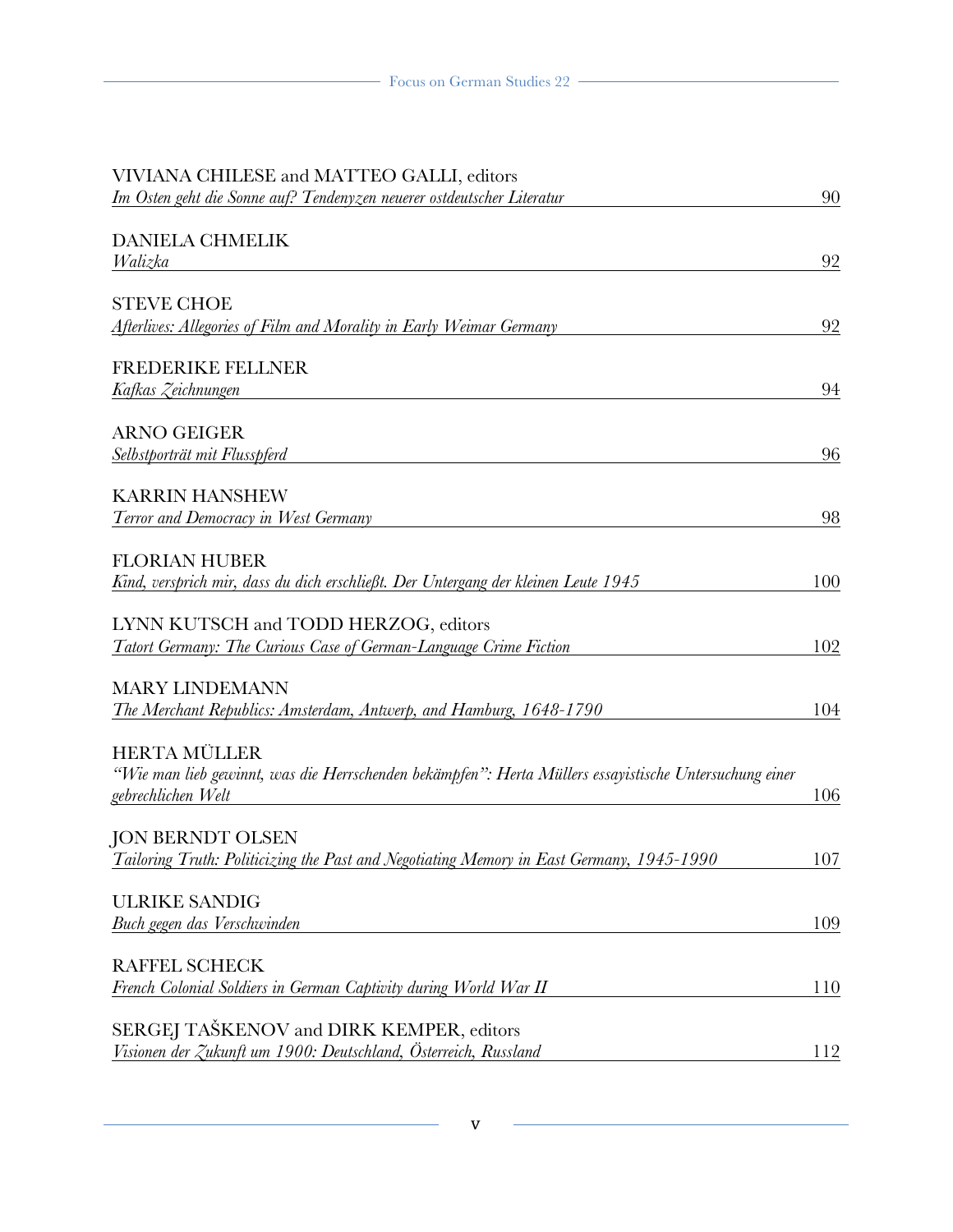| <b>STUDIO FIZBIN</b>                                       |     |
|------------------------------------------------------------|-----|
| <i>The Inner World (video game)</i>                        | 114 |
|                                                            |     |
| JULIE ZEH                                                  |     |
| Nachts sind das Tiere                                      | 115 |
|                                                            |     |
| <b>INTERVIEW</b>                                           |     |
|                                                            |     |
| Interview with Professor Mike Perschon, MacEwan University | 118 |